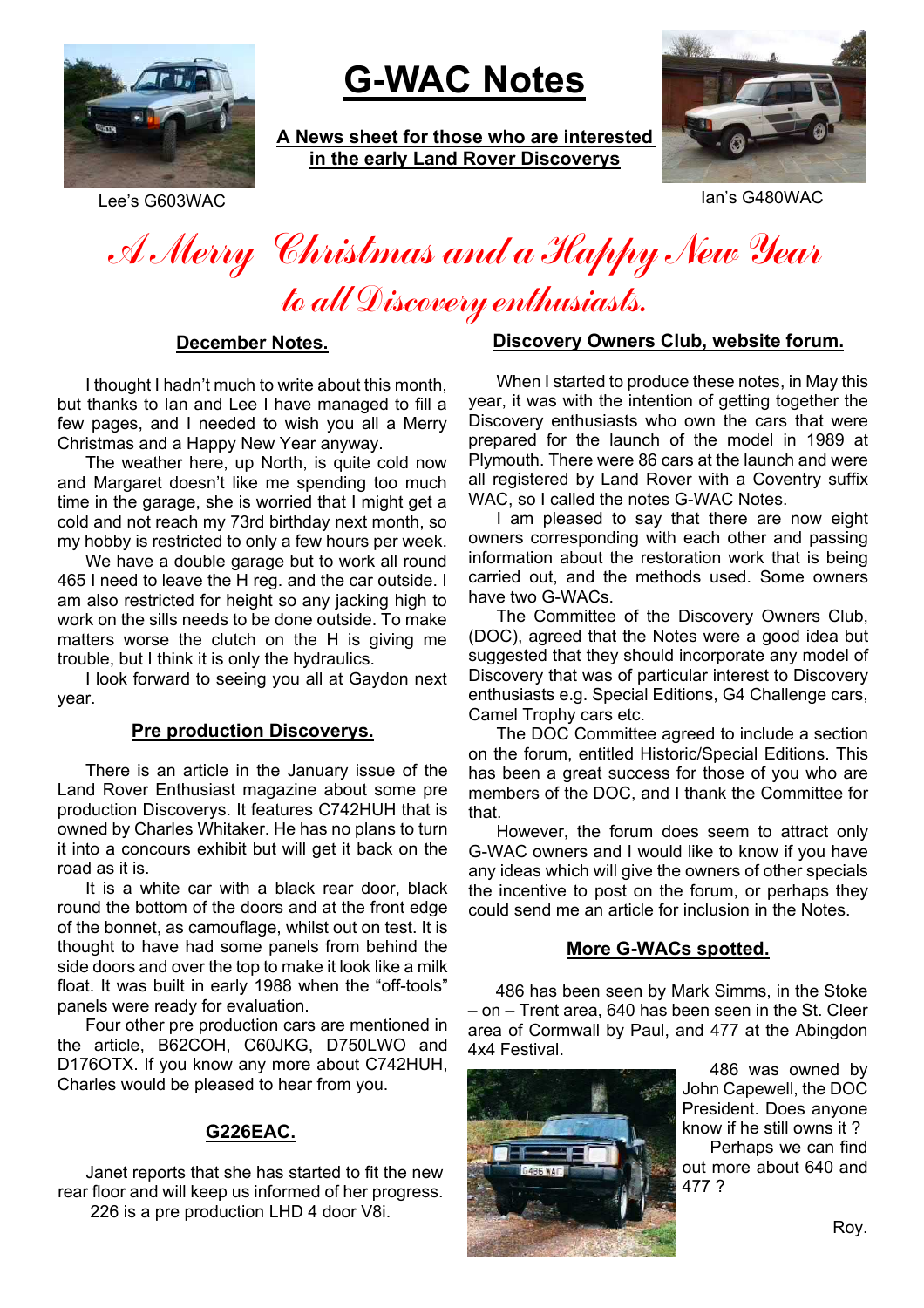#### **Land Rover Shows, 2008.**

Here are some dates for your 2008 diary. I will be at most of the evenrs but a couple do clash with local Classic Car shows, which I like to attend with the Yorkshire Section of the Discovery Owners Club.

| $3^{\text{rd}} - 4^{\text{th}}$ May | Heritage Run                | Gaydon.       |
|-------------------------------------|-----------------------------|---------------|
| $10^{th} - 11^{th}$ may             | <b>LRO Spring Adventure</b> | Driffield.    |
| $22^{nd} - 27^{th}$ May.            | <b>ALRC National.</b>       | Eastnor.      |
| $30^{th}$ May $-1^{st}$ June        | <b>DOC National</b>         | Sibbertoft.   |
| $18^{th} - 20^{th}$ July            | <b>LRM Show</b>             | Billing.      |
| $13^{th}$ – $14^{th}$ September     | LR Fest.                    | Peterborough. |
| 5 <sup>th</sup> October             | London/Brighton Run         | Brighton.     |

There may be another show at Eastnor but I haven't got the date yet. There was a show at Malvern for a few years but I don't think that is on in 2008.

# **Photoshoot with Land Rover Owner magazine.**

 Land Rover Owner magazine contacted me about a phoposhoot at Eastnor Castle, and I agreed to have a run down to do this for them. I went down on 5th December and the article will be published in the March issue (out 2nd February)

It was a pretty cold day and I stood around waiting for the photographers to get the picture just right. It's cost a bit in fuel to get the V8 down there but hey; we will get a little more publicity out of it. The shoot included a Series II, IIa, forward control, Range Rover Sport, D3 and a Classic Range Rover.

I had a talk with Roger Crathorne, and when the subject got around to the G-WACs, we discussed the ones that were used for Camel Trophy Training. According to Roger, only six of the press fleet were sprayed in Camel colours and sent to Eastnor for the driver training sessions.

Of the ones I know that I can remember, apart from my 463, they were 475, 521 and 525. I am not sure if the six include the one held at the Dunsfold Collection, this has a snorkel fitted and it is quite battered in the same way as all the other G-WAC Camels are.

I will dig out my video and try to identify all six.

Ian Rawlins.

#### **Current known owners.**

G226EAC Janet Smart. G279WAC Neal G406WAC Andy Baker. G463WAC & G480WAC Ian Rawlins. G465WAC Roy Preston. G469WAC & G510WAC Graham Bethell. G488WAC Paul Sutton. G482WAC Nick Davis. G524WAC James Cromar. G511WAC Colin Crossley. G603WAC Lee Donal

#### **Other known cars**

G475WAC G477WAC G482WAC G486WAC G490WAC G496WAC G521WAC G525WAC G602WAC G640WAC

If any of these are wrong or you know of others please let me know.